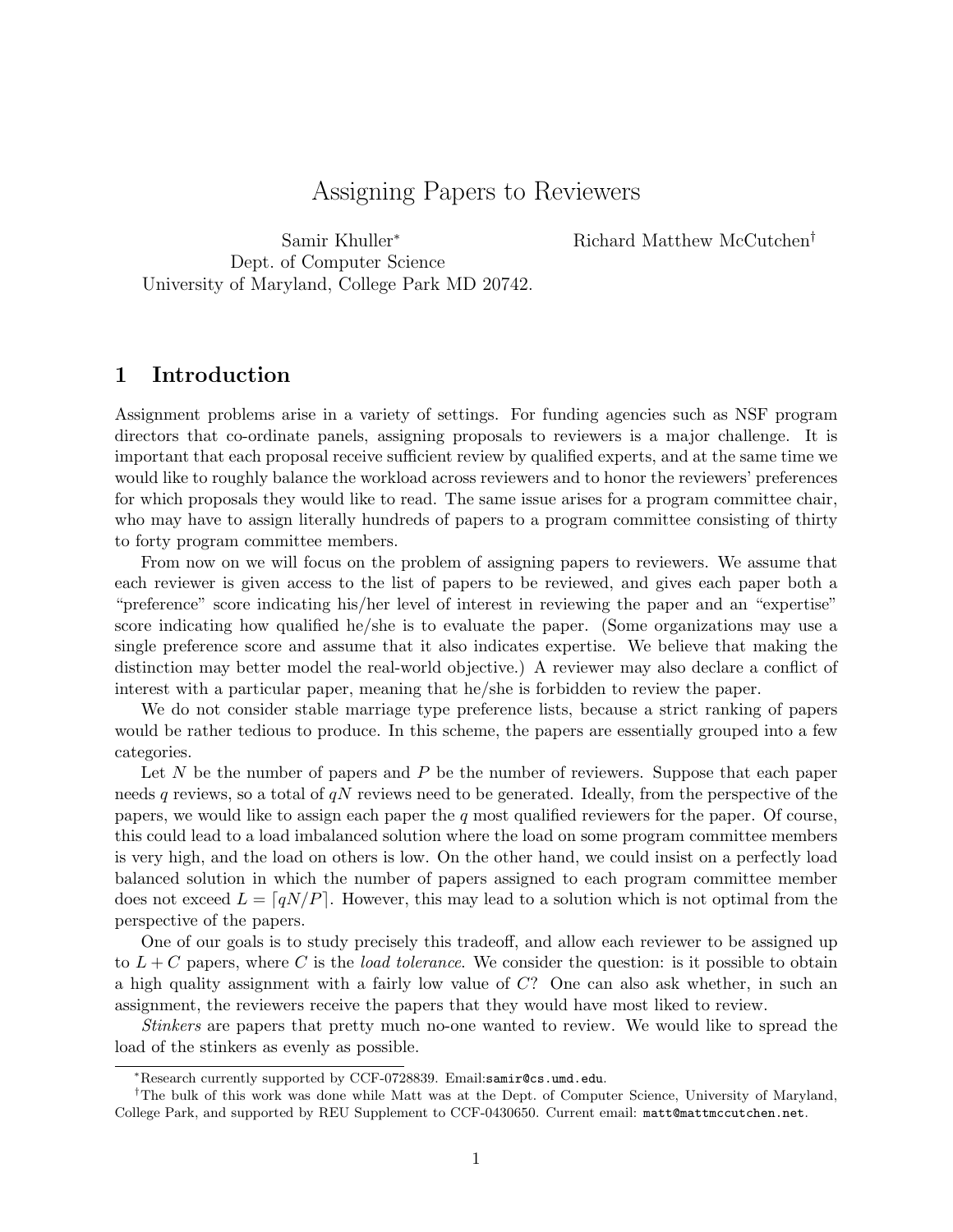#### 2 Formulation as a Min-Cost Max-Flow Problem

We formulate the assignment problem as a min-cost max-flow problem, where each unit of flow represents one review. The construction is somewhat involved in order to incorporate all the desired incentives. In several places, it makes use of sets of "parallel edges" of different costs connecting a single pair of nodes  $(x, y)$  to allow flow to be sent from x to y at a cost that grows faster than linear in the amount of the flow. For example, if there are five unit-capacity edges from x to y of costs 1, 3, 5, 7, and 9, then any integer amount  $f \leq 5$  of flow can be sent from x to y at a cost of  $f^2$ .

An example of the graph is shown in Figure 1. We have a source s and a sink t. For each paper j we create a set of nodes  $p_j^1, p_j^2, p_j^3$ , and for each reviewer i we create a set of nodes  $r_i^1, r_i^2, r_i^3$ . (The rationale for these sets is discussed below.) Flow can pass from s through one or more of the nodes  $r_i^t$  and one or more of the nodes  $p_j^t$  to the sink to represent a review by reviewer i of paper j.

Each paper has an edge of capacity  $q$  to the sink, indicating that it needs  $q$  reviews. In general, these edges will constitute the min cut, so any max flow will saturate them and thereby provide all the required reviews. We take the min-cost max flow in order to provide the reviews in the "best" possible way.

Each reviewer has a zero-cost edge of capacity  $L$  from the source so that he/she can be assigned L papers. If that were all, we would get a perfectly load-balanced solution, but we may be able to improve the quality of the assignments by allowing some imbalance. Therefore, we allow each reviewer to be overloaded by up to C papers (C is the load imbalance parameter) via a set of C additional unit-capacity edges from the source. We make the cost of the lth edge an increasing function  $f(l)$  to provide an incentive to balance load across reviewers. Since  $2f(1) < f(1) + f(2)$ , a solution that loads two reviewers each by  $L + 1$  will be preferred to a solution that loads one reviewer by  $L$  and the other by  $L+2$  unless the load imbalance in the second solution is outweighed by other benefits.

For each reviewer i and paper j, there is a unit-capacity edge from i to j allowing that pair to be assigned, unless the reviewer declared a conflict of interest, in which case the edge is not present. The edge cost is based on the preference value  $a_{ij}$  stated by reviewer i for paper j. For values on the NSF scale of 1 (best) to 40 (worst), we chose the cost function  $(10 + a_{ij})^2$ , in an attempt to provide an incentive to avoid really bad matched pairs without completely masking the difference between a good matched pair and an excellent one. This choice seeks only to achieve a natural relationship between a linear preference scale as normally interpreted and the costs to be used in the optimization. We realize that strategic reviewers will take the cost function into account in choosing what preference values to submit, in which case its form matters little.

Alongside these purely additive per-review costs, we want to avoid an individual reviewer getting too many papers he/she does not like. With respect to a reviewer  $i$ , we classify papers as "interesting", "boring", or "very boring" based on their preference values; the thresholds for these classes are currently the same for all reviewers. The edge for reviewer i and paper j leaves from  $r_i^1$ if j is interesting,  $r_i^2$  if j is boring, or  $r_i^3$  if j is very boring. Since all edges from the source enter  $r_i^1$ , flow for boring and very boring papers is forced to pass through a set of parallel edges from  $r_i^1$ to  $r_i^2$ , and flow for very boring papers must pass through an additional set of parallel edges from  $r_i^2$  to  $r_i^3$ . In each of these sets, we make the cost of the *l*th edge an increasing function of *l* to provide an incentive to balance the load of boring papers in the same way as for overload.

Finally, we would like at least one or two of each paper's reviews to be well qualified, if possible. The method is the same as that for reviewer fairness. With respect to a paper j, we classify reviewers as "expert", "knowledgeable", or "general" by comparing the expertise values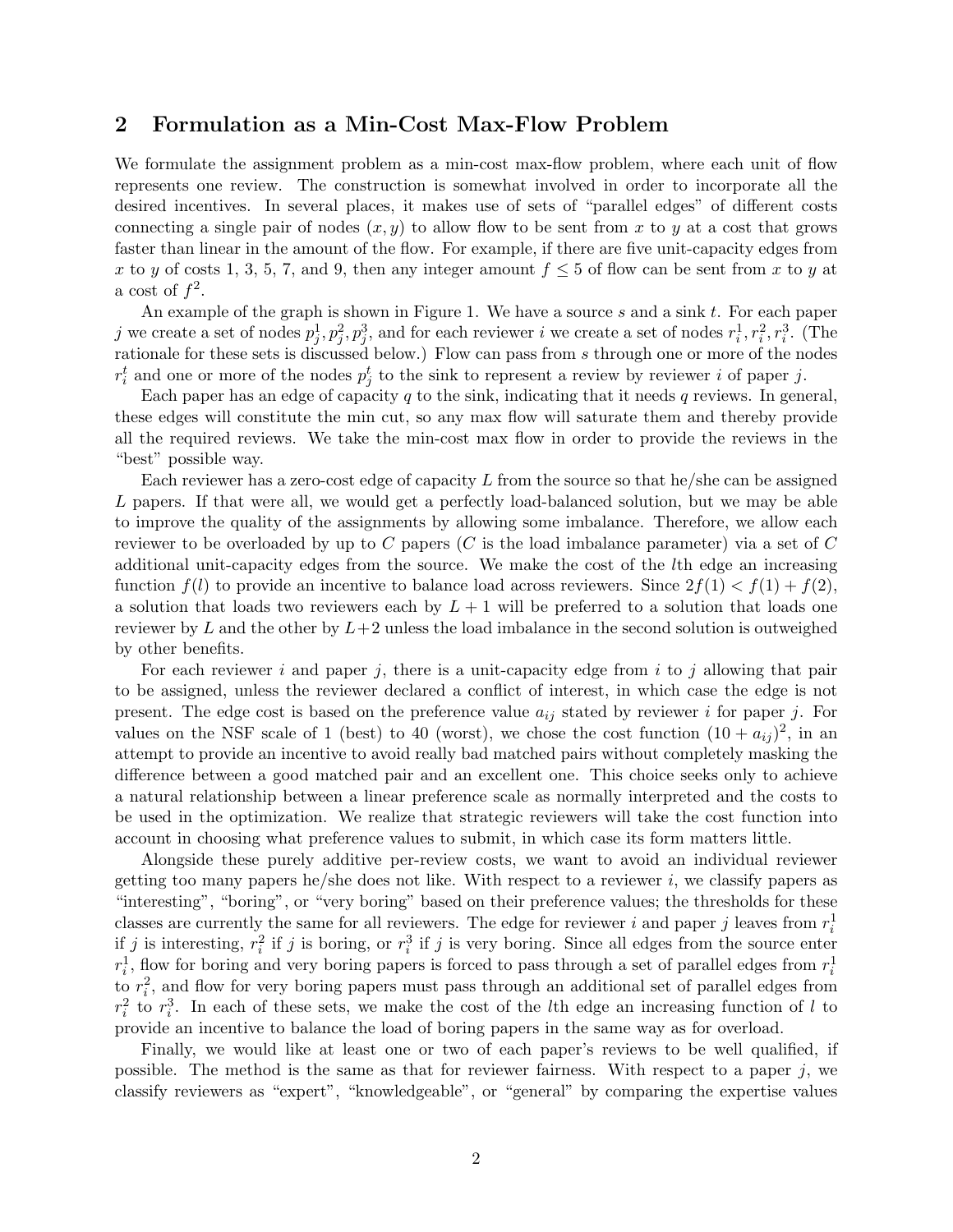

Figure 1: Flow Construction.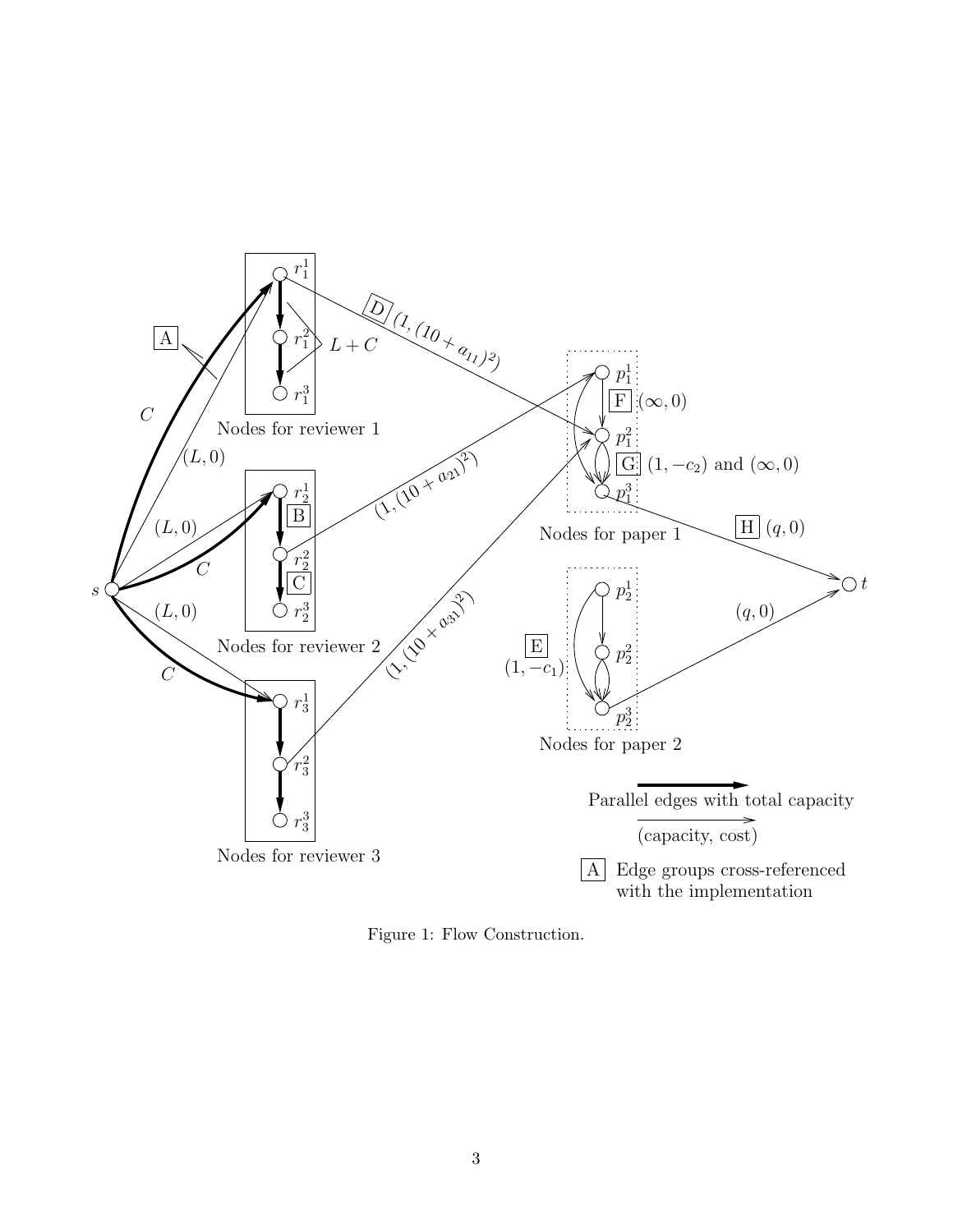to uniform thresholds. (Since this is the only place the expertise values are used, we effectively assume expertise takes on only these three values.) Edges representing expert reviews enter  $p_j^1$ , edges for knowledgeable reviews enter  $p_j^2$ , and edges for general reviews enter  $p_j^3$ ; the edge to the sink leaves  $p_j^3$ . A paper's first knowledgeable (or expert) review scores a bonus  $c_2$  by traversing a unit-capacity edge of cost  $-c_2$  from  $p_j^2$  to  $p_j^3$ , and an additional expert review scores another bonus  $c_1$  by traversing a unit-capacity edge of cost  $-c_1$  from  $p_j^1$  to  $p_j^3$ . In addition to the bonus edges, there are edges of zero cost and unlimited capacity that reviews can follow from  $p_j^1$  to  $p_j^2$  and from  $p_j^2$  to  $p_j^3$  in order to reach the sink. The choice to offer bonuses for two reviews was based on the value  $q = 3$ ; this would be easy to change for other values of q.

In the example in Figure 1, paper 1 is interesting to reviewer 1 and boring to reviewers 2 and 3. Reviewer 2 is expert on paper 1, with reviewers 1 and 3 merely knowledgeable. (Reviewer edges for paper 2 are not shown.) This illustrates how, in principle, the preference and expertise relations might differ. Each is taken into account at a different stage of the construction.

The cost of a flow (assignment) is the sum of its reviewer overload costs, per-review costs, and reviewer boring / very boring load costs, minus paper bonuses. Any one of these components can be traded off against the others.

#### 3 Evaluation

We have implemented the matching algorithm, based on the construction above, in Haskell. The construction is intended to illustrate ways to model real concerns that we find reasonable a priori. We do not have enough experience with real-world instances to be confident that each part of the construction serves its intended purpose or that the parameter values we have chosen are suitable. Fortunately, the parameter values are easy to change in the source code of our implementation, and even substantive changes to the graph structure are not too hard to make. At a minimum, we believe that min-cost max-flow provides a reasonable framework for global optimization of an assignment.

We have worked with Michael Hicks, program chair of POPL 2012, to apply our method to the paper assignment problem for that conference. The set of POPL 2012 reviewers consisted of the program committee (PC) and an external review committee (ERC), where the ERC served two purposes:

- To provide up to one knowledgeable (or expert) review per paper if prior knowledge of the topic was hard to find on the PC.
- To provide all reviews of papers with an author on the PC ("PC papers"), which were considered to pose an implicit conflict of interest to all PC members.

The special policy for ERC reviews of non-PC papers was realized via a more complex paper-side gadget, not described here. Based on an evaluation tool he wrote as well as manual inspection, Dr. Hicks was satisfied that the decisions made by the matching tool closely reflected the best he could have done manually.

We are looking for additional opportunities to apply the matching tool. Anyone interested is invited to contact us so we can help adapt it to the scenario and document the experience gained.